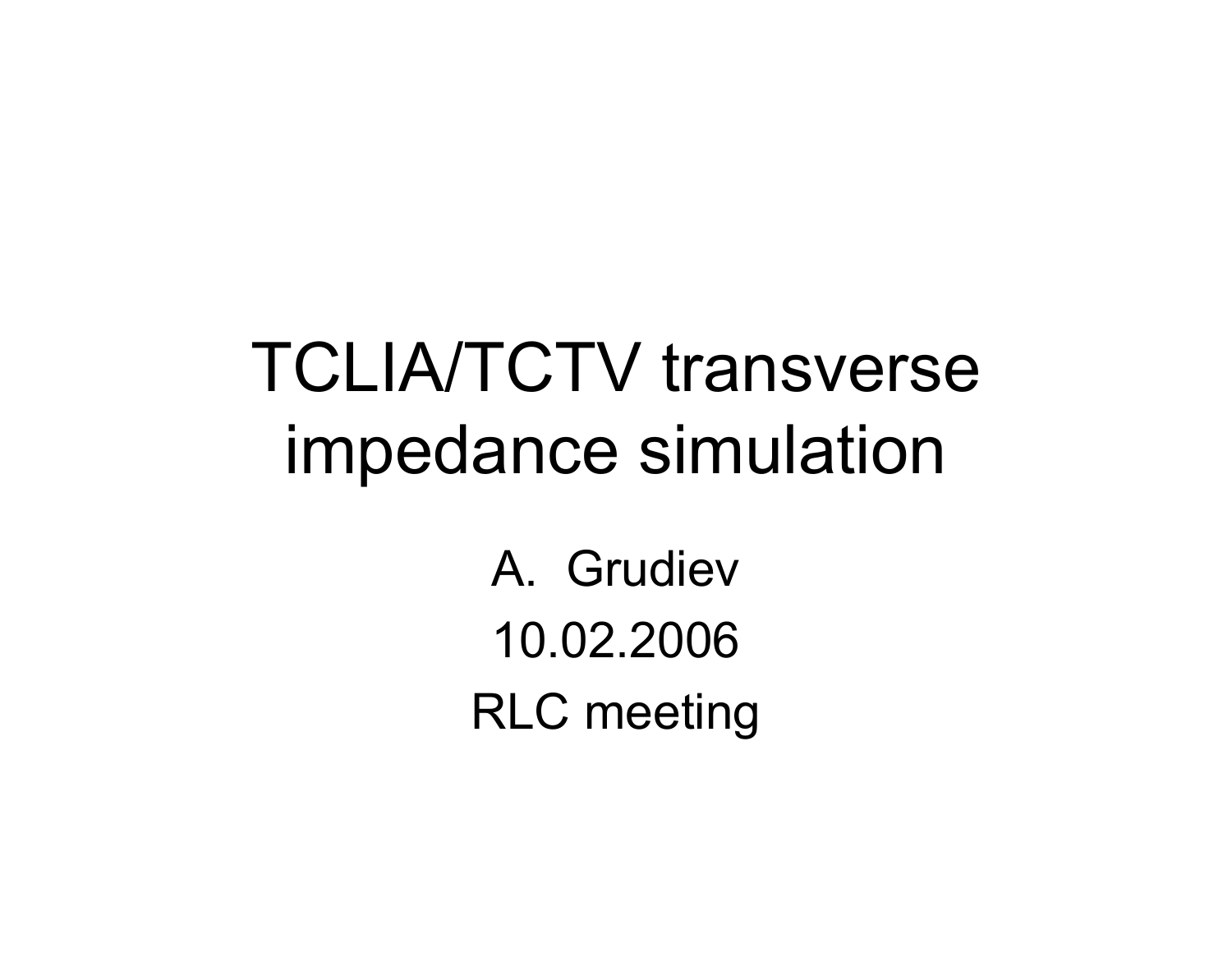## TCLIA/TCTV geometry

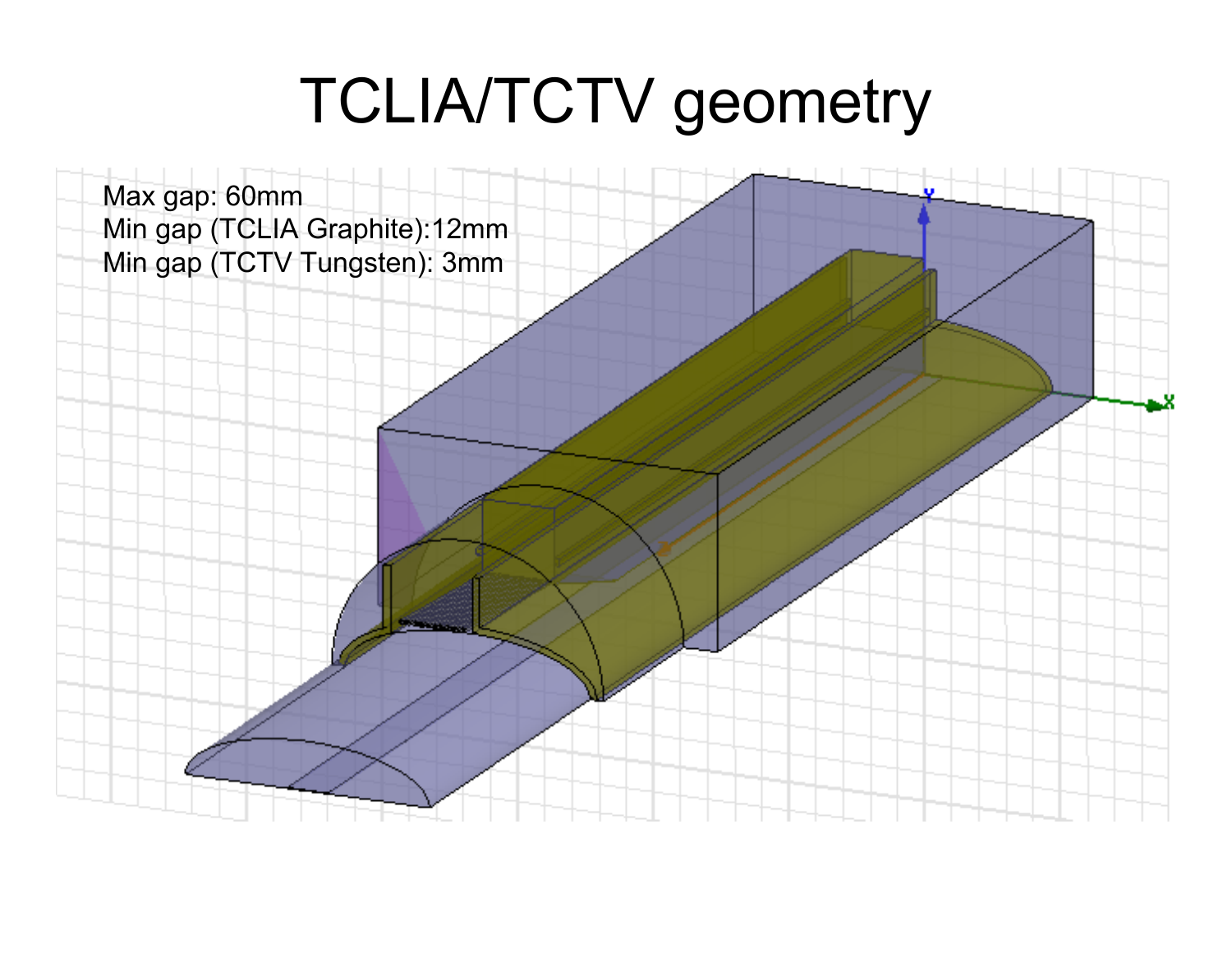### GdfidL simulation of transverse impedance

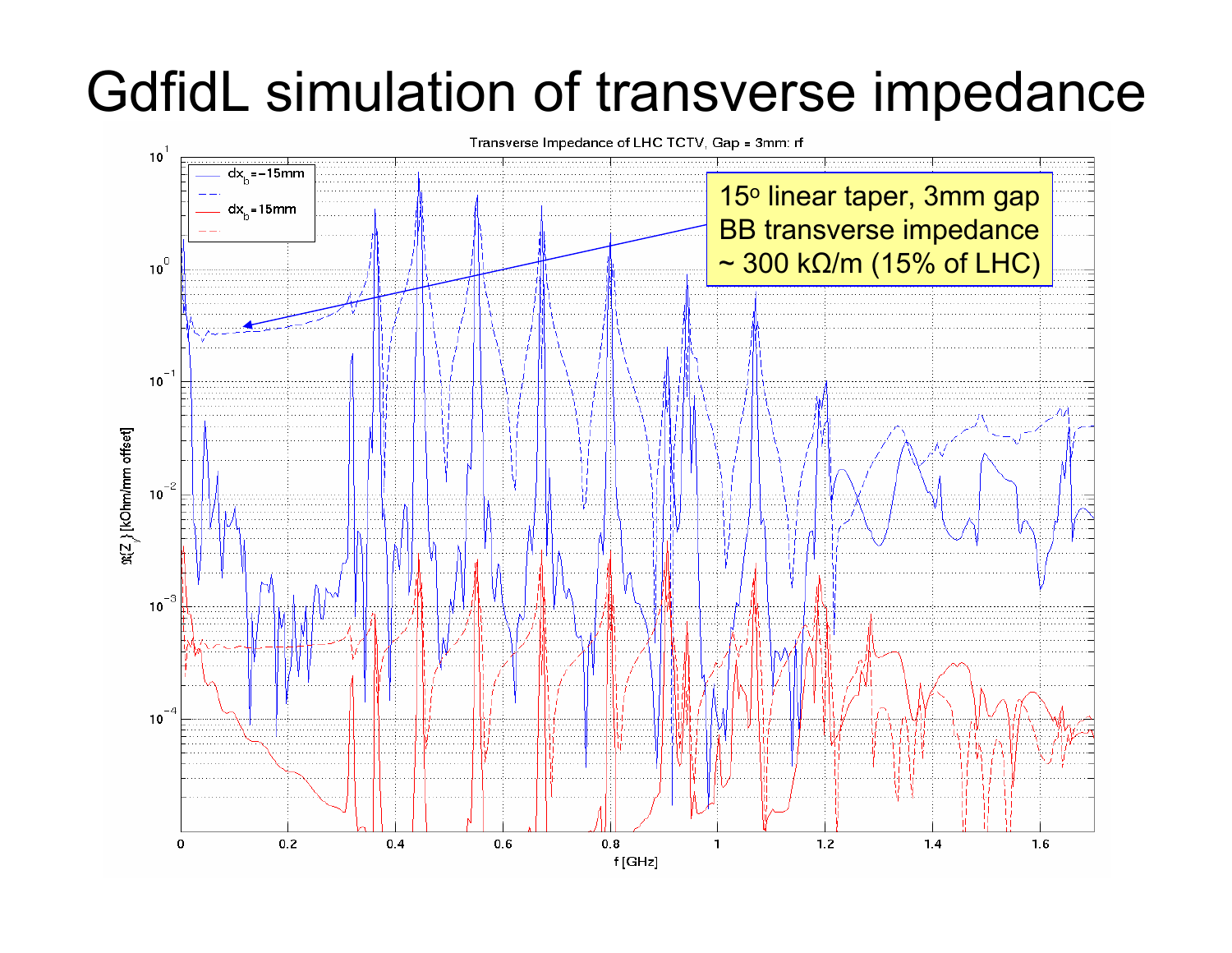### Dipole trapped mode electric field

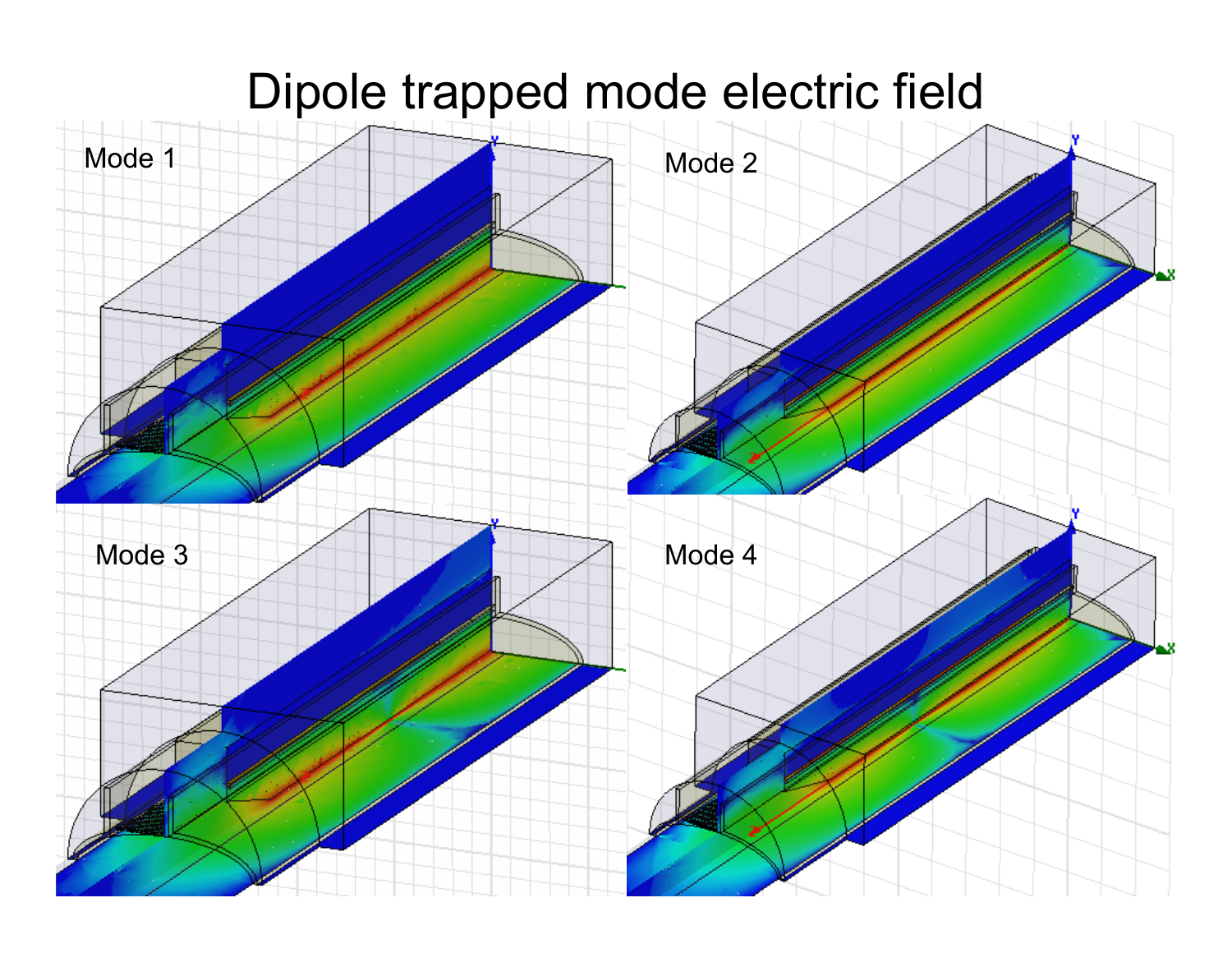#### Dipole trapped mode impedance and tune shift

| n           | f [MHz] | Q    | $R_{i}$ [M $\Omega/m$ ] |
|-------------|---------|------|-------------------------|
|             | 317     | 3080 | 16.6                    |
| $\mathbf 2$ | 362     | 1700 | 152.8                   |
| 3           | 443     | 1080 | 173.8                   |
| 4           | 551     | 920  | 81.4                    |



LHC top energy pars: E = 7000 GeV σ z = 80 mm  $N = 10^{11}$  $\rm f_{0}$  = 11.2455 kHz  $\rm Q_y$  = 59.31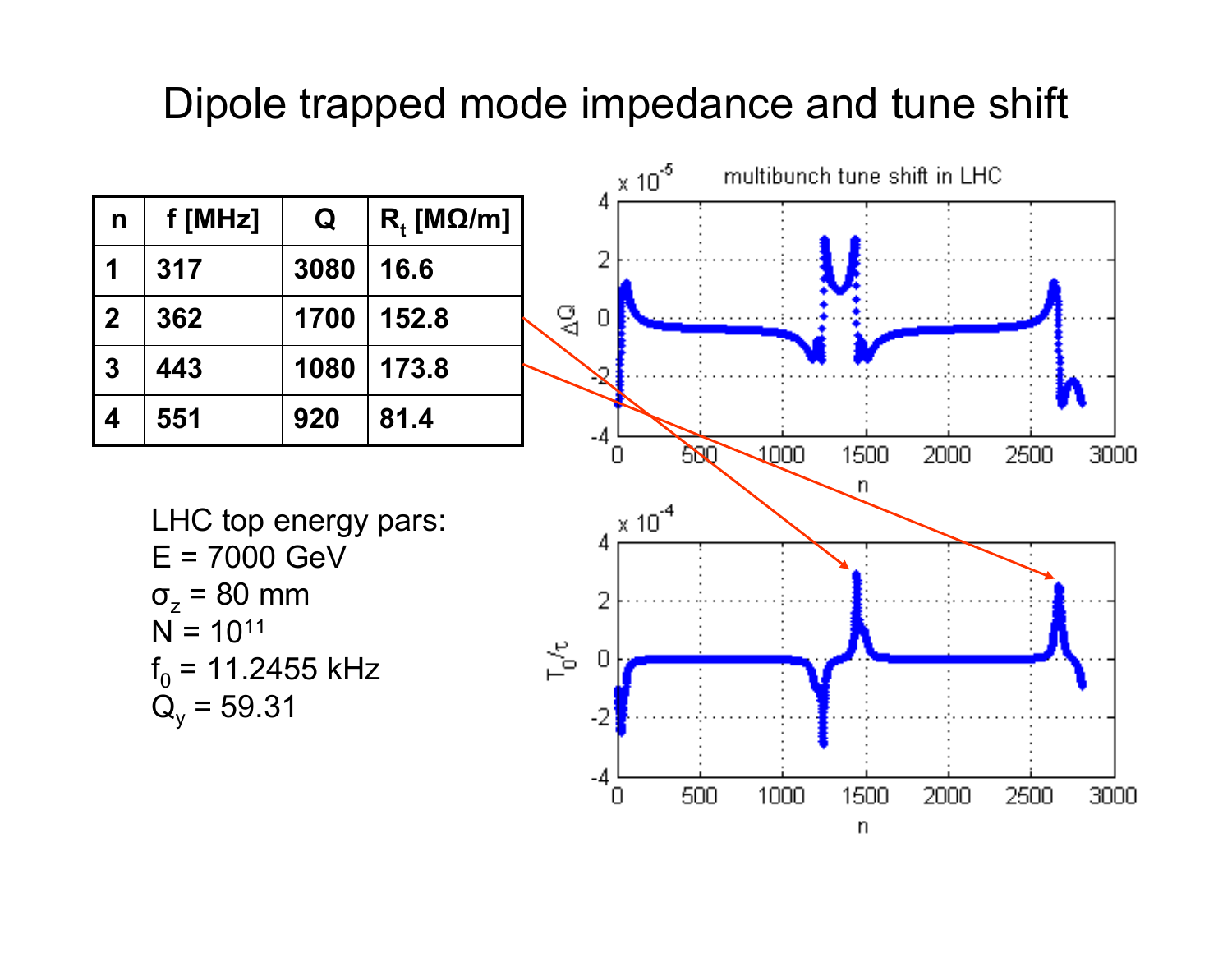#### Jaw taper shape optimization



| 15°- linear taper |           |             |                       |  |  |
|-------------------|-----------|-------------|-----------------------|--|--|
| $\mathsf{n}$      | $f$ [MHz] | $\mathbf Q$ | $R_t$ [M $\Omega$ /m] |  |  |
| $\overline{2}$    | 362       |             | 1700   152.8          |  |  |
| 3                 | 443       |             | 1080   173.8          |  |  |

| 10°- linear taper |         |             |                     |  |  |
|-------------------|---------|-------------|---------------------|--|--|
| $n \mid$          | f [MHz] | $\mathbf Q$ | $\mid R_{t}$ [MΩ/m] |  |  |
| l 2               | 362     |             | 1720   132.9        |  |  |
| 3                 | 443     |             | 1100   186.0        |  |  |

| 10°- non-linear taper |         |             |                              |  |  |
|-----------------------|---------|-------------|------------------------------|--|--|
| $\mathsf{n}$          | f [MHz] | $\mathbf Q$ | $\mid R_{t}$ [M $\Omega/m$ ] |  |  |
| $\vert 2 \vert$       | 360     | 1750   98.9 |                              |  |  |
| $\mathbf{3}$          | 437     |             | $1120$   139.8               |  |  |

### **It is not a solution for dipole trapped modes**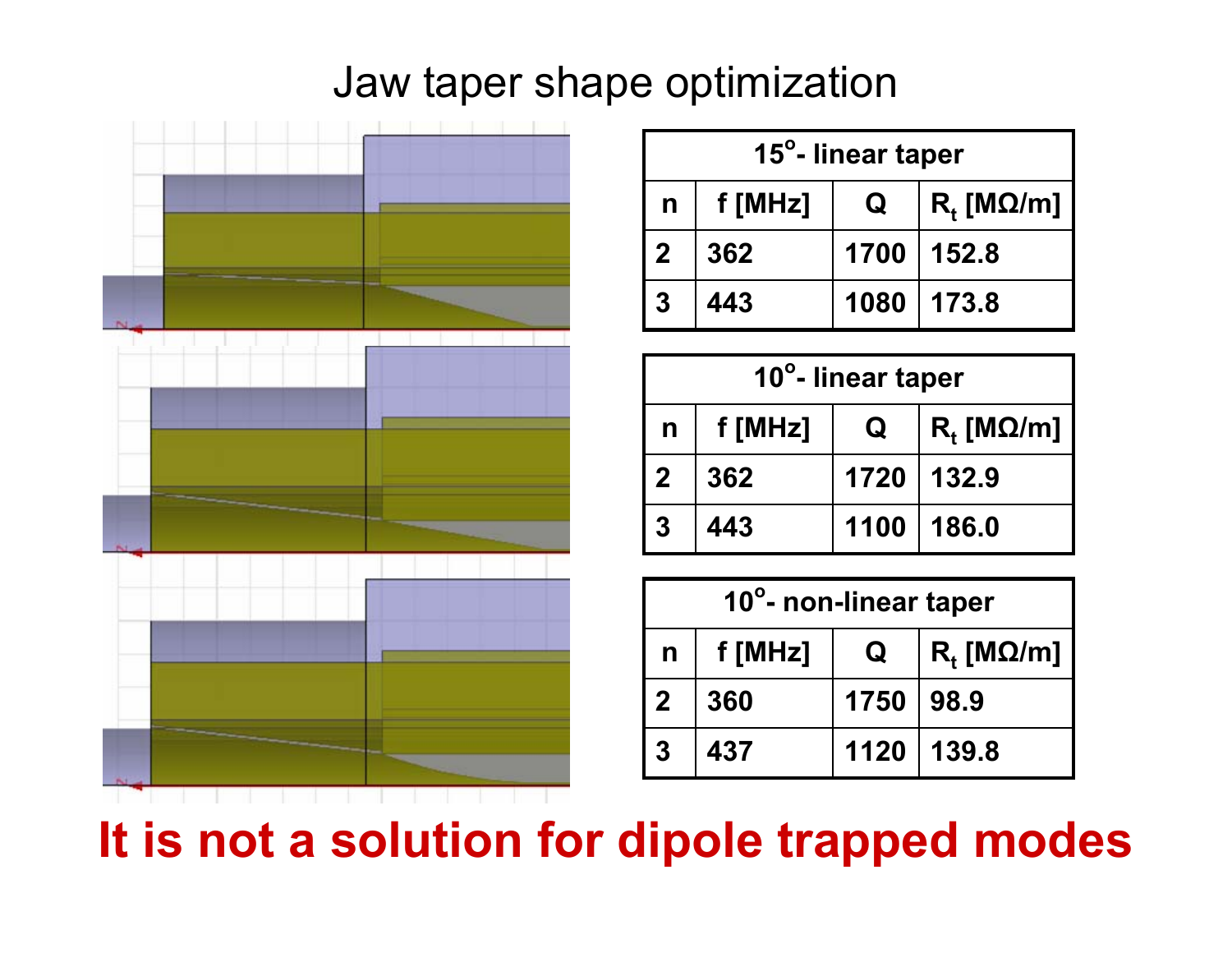#### Dipole trapped mode damping with 4S60 ferrite